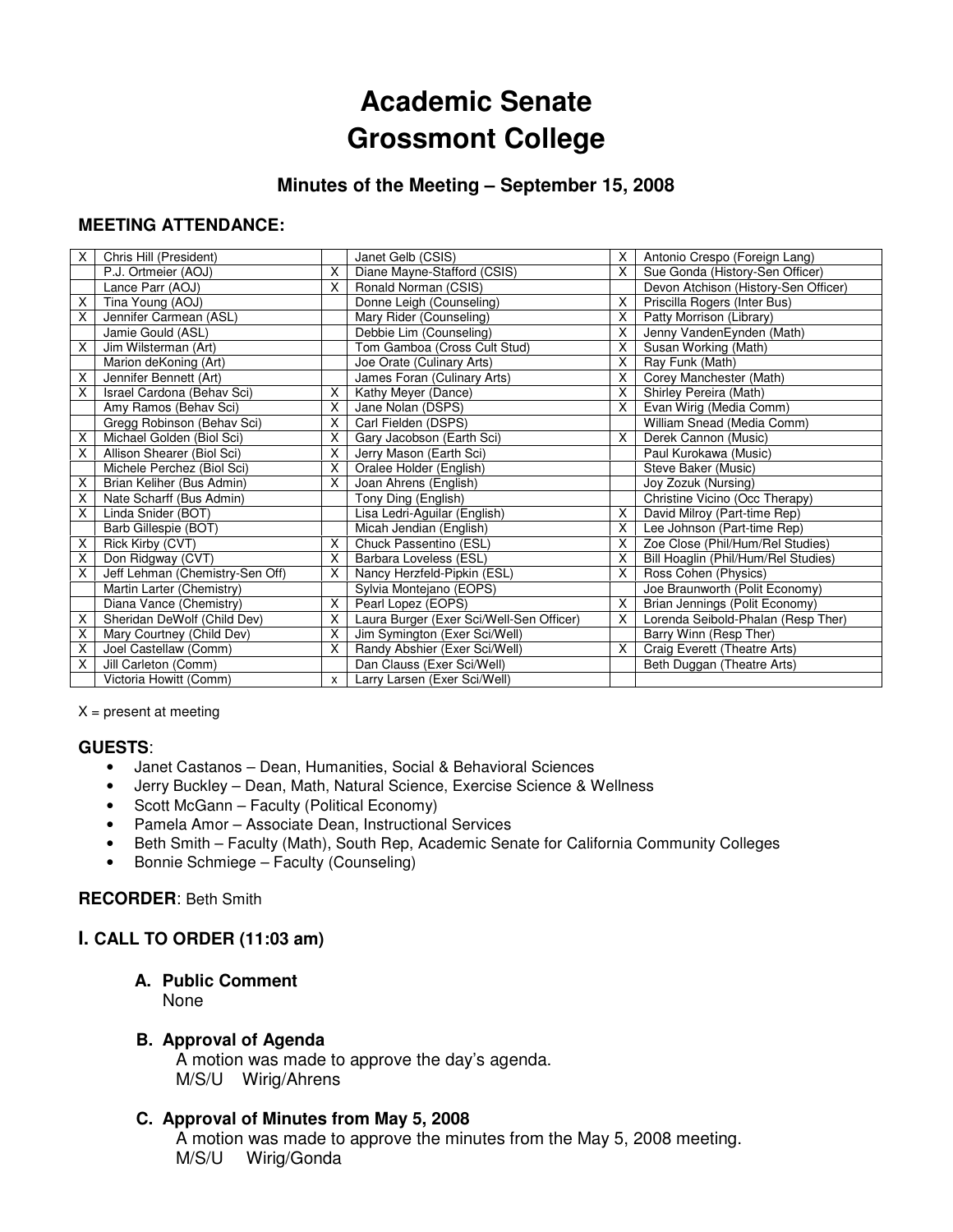## **II. PRESIDENT'S REPORT**

## **A. Introductions**

Introductions were conducted around the room.

## **B. Senate Orientation**

Chris distributed a handout that listed the duties of the senate and senators. She asked senators to be judicious with motions to "call the question" and reminded everyone to please state whether their comments support or oppose the motion. All senators and guests are reminded to please sign-in.

## **C. Equivalencies**

Chris reminded everyone that there are no more single-course equivalencies. The Senate Presidents and Vice Presidents of Academic Affairs at both colleges are reviewing the equivalencies proposed by each department for compliance issues. As a reminder, teaching experience does not count toward subject matter knowledge and expertise. For now, faculty previously hired under a single-course equivalency should contact personnel to update their personnel file. No further steps have been determined at this time for this cohort of faculty. Grossmont and Cuyamaca Senates should be on the same schedule and timeline for completing work on equivalencies. (See handout.)

There were other announcements: Chris thanked everyone for their efforts to find alternate transportation to the college. The shuttle may be a good option for some faculty as the weather and daylight savings change.

Chris encouraged each department to finish its SLO plan and send it to Devon. A link on the Academic Senate webpage is provided to Devon's webpage (click on SLOs).

Proposals to modify the Disciplines List are due to the state Academic Senate office on September 30. Please see Chris immediately if your discipline wants to suggest a change.

#### **III.COMMITTEE REPORTS**

None

### **IV. ACTION ITEMS**

### **A. Approval of Academic Rank**

M/S/U Wilsterman/Vanden Eynden

#### **B. Replacement of At-large Senate Officer**

There is only one candidate for the vacant position, Devon Atchinson. A motion was made to approve the appointment of Devon as a Senate Officer-at-Large.

M/S/U Morrison/Working

#### **V. INFORMATION ITEMS**

Due to the timeliness of both Information Items, a motion to consider both for action was made.

M/S/U Burger/Apshear